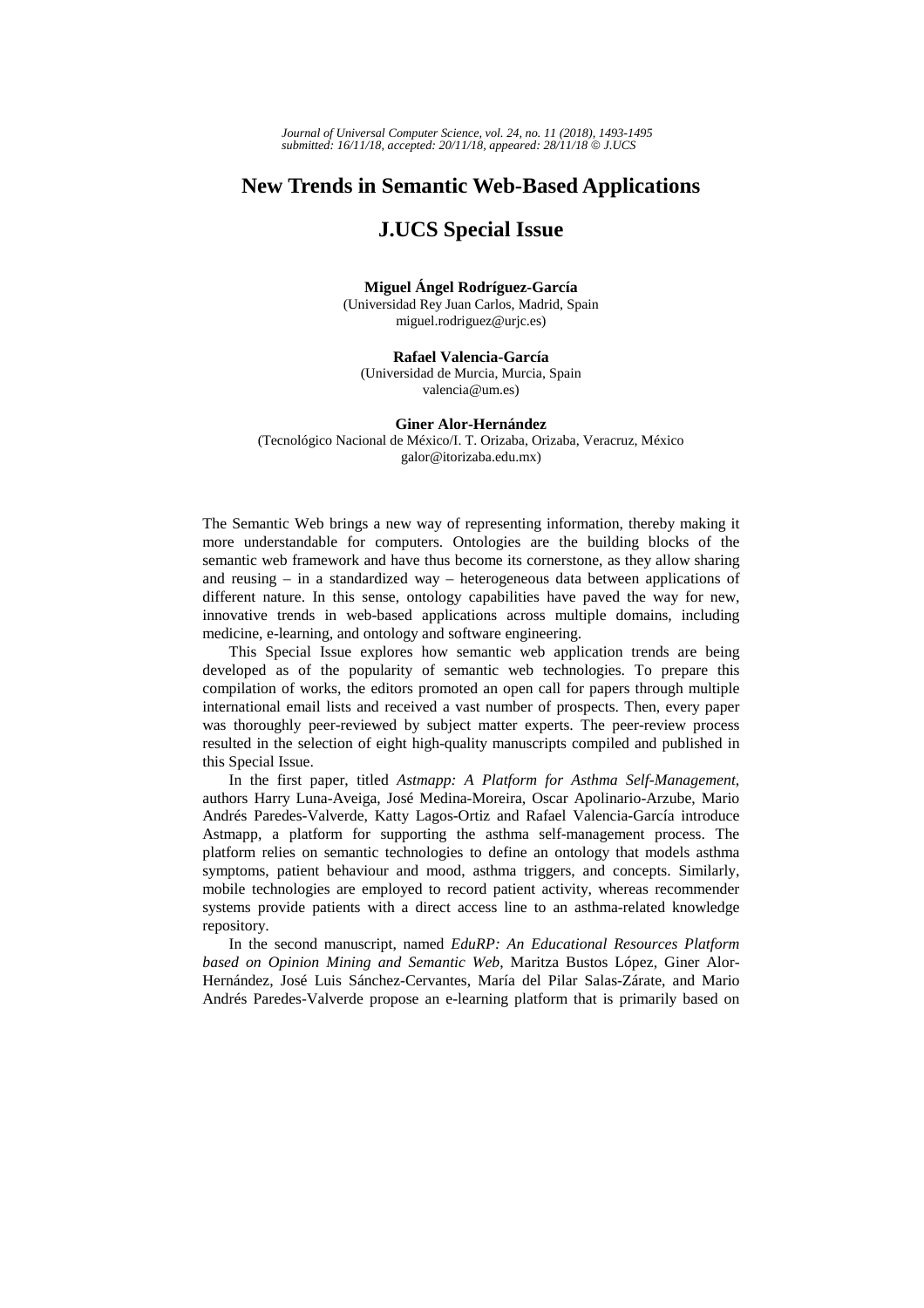semantic profiling and sentiment analysis. Specifically, semantic profiling is used to build semantic user profiles, whereas sentiment analysis helps assess the quality of every educational resource. To validate the platform's performance, the authors conducted experiments by using a labelled corpus of educational resources. The harvested results confirmed the platform's high accuracy when detecting the polarity of Spanish educational resource reviews.

In the third work*, Enabling System Artefact Exchange and Selection through a Linked Data Layer*, researchers Jose María Alvarez-Rodríguez, Roy Mendieta, Jose Luis de la Vara, Anabel Fraga, and Juan Llorens tackle the problem of artefact reusability across the system development lifecycle stages. Generally, these artefacts are created along the process in a private way and in a different format. Therefore, the authors propose a real multi-format system based on Open Services for Lifecycle Collaboration (OSLC), which enables developers to share and exchange any artefact defined under the Linked Data initiative. The proposed solution is validated against other platforms, and the authors obtain significant improvements.

In the fourth manuscript, named *Enhancing Spatial Keyword Preference Query with Linked Open Data*, João Paulo Dias de Almeida, Frederico Aráujo Durão, and Arthur Fortes da Costa present an algorithm that increases the accuracy of spatial keyword preference querying. The algorithm utilizes Linked Open Data to represent the keywords and features used to describe objects located in the repository. Then, given a set of keywords, the authors use SPARQL to explore their neighbourhood and extract more details, which are used to enrich the search. To assess the algorithm, the authors conduct two different experiments, thus comparing the algorithm's accuracy against that of the traditional spatial keyword preference query.

In the fifth paper, Shadi Abudalfa and Moataz Ahmed discuss their work: *Open Domain Targeted Sentiment Classification Using Semi-Supervised Dynamic Generation of Feature Attributes*. Namely, the researchers propose a new semisupervised learning technique for opinion mining that requires small amounts of labelled data. The method utilizes hidden Markov Support Vector Machine (HM-SVM) to improve the accuracy of the sentiment classification. Finally, to assess the novel technique, Shadi and Moataz conducted multiple experiments to compare the efficiency of their technique with that of previous related works.

In the sixth contribution, titled *Mining of Educational Opinions with Deep Learning*, researchers Raúl Oramas Bustillos, Ramón Zatarain Cabada, and María Lucía Barrón Estrada describe an opinion mining module that relies on deep learning techniques to accomplish sentiment analysis on student opinions about exercises in Java. As a part of their conclusions, the authors conduct multiple experiments to assess the effectiveness of the deep learning module.

In the seventh paper, Laura Po and Davide Malvezzi introduce their work: *Community Detection Applied on* Big *Linked Data.* Namely, the authors describe high-level visualizations on Big Open Linked Data (known as H-BOLD), a new tool that enables users to explore Big Linked Data. As its main characteristic, H-BOLD utilises schema summary and community detection techniques to represent and visualize RDF datasets. Similarly, the authors assess H-BOLD's performance by comparing four different community detection algorithms aimed at finding potentially collapsible nodes, taking into account the density of their connections.